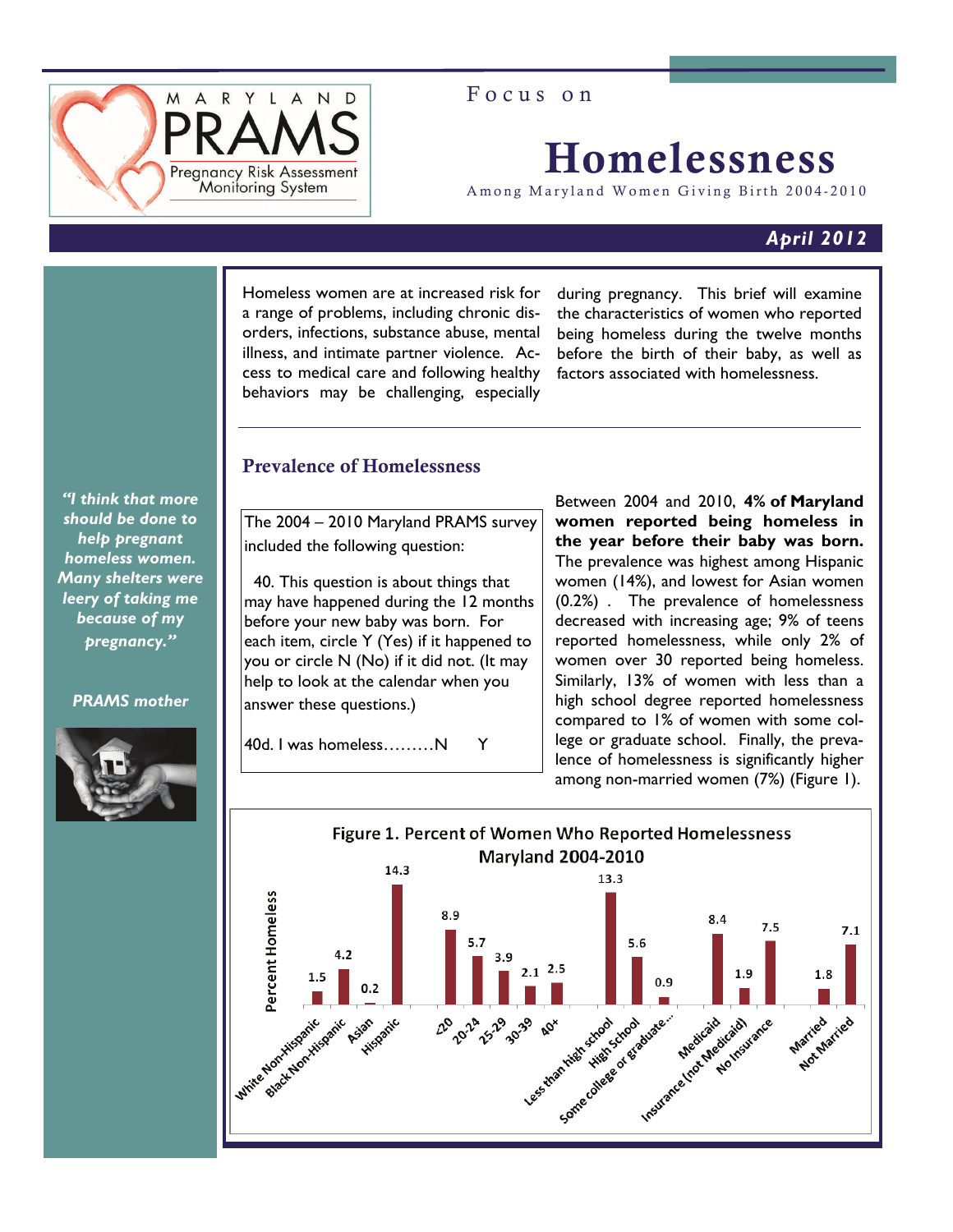## *Page 2* **Maryland PRAMS Focus on Homelessness**

# Factors Associated with Homelessness

| Table 1. Perinatal Factors Associated with Homelessness, Maryland 2004-2010                                                                                                                                                                                                                         |                               |                                   |
|-----------------------------------------------------------------------------------------------------------------------------------------------------------------------------------------------------------------------------------------------------------------------------------------------------|-------------------------------|-----------------------------------|
| Factor                                                                                                                                                                                                                                                                                              | Non-Homeless<br>n=10,580<br>% | <b>Homeless</b><br>$n = 339$<br>% |
| <b>Before Pregnancy</b><br>Daily multivitamin (folic acid) consumption*<br>Cigarette smoking, 3 months pre-pregnancy*<br>Binge drinking, 3 months pre-pregnancy<br>Unintended pregnancy*                                                                                                            | 32<br>21<br>19<br>47          | 17<br>39<br> 9<br>59              |
| During Pregnancy<br>Initiation of care, after 1st trimester/no care*<br>Cigarette smoking, last $3$ months*<br>Binge drinking, last 3 months<br>Alcohol use, any, last 3 months<br>Physical abuse by current or former partner,*<br>(includes abuse before and during<br>pregnancy, 2004-2008 only) | 21<br>10<br>8<br>6            | 54<br>26<br>5<br>10<br>29         |
| After Pregnancy<br>Postpartum depression*, (2004-2008 only)<br>Breastfeeding, ever<br>Infant sleep position, back                                                                                                                                                                                   | $\overline{14}$<br>80<br>69   | 30<br>77<br>63                    |

 $*$ Difference between homeless and non-homeless was statistically significant (p-value  $\leq$  0.05)

Women who reported being homeless were more likely to report smoking cigarettes during the last 3 months of pregnancy (26% of homeless women compared to 10% of women who were not homeless) (Table 1). However, they were only slightly more likely to report drinking alcohol during the last 3 months of pregnancy. Women who reported being homeless were also more likely to have late or no prenatal care. The most common reasons for late prenatal care included no transportation (31%) and lack of money (35%) (data not shown). More than a quarter of homeless women (29%) reported being the victim of intimate partner violence before or during their pregnancy. Women who reported homelessness were twice as likely as non-homeless women to report feeling depressed/disinterested always or often after their baby was born. Rates of ever breastfeeding and putting babies to sleep on their back were not significantly different between homeless and non-homeless women.

#### **Health Insurance Coverage at Delivery**

Compared to women with private insurance at delivery, the rates of homelessness were higher among women receiving Medicaid at delivery and those without insurance (Figure 1, page 1). Among homeless women, 62% reported having Medicaid at deliv‐ ery, 33% had private insurance, and 5% had no insurance (data not shown).

#### **Birth Outcomes**

Among women who were homeless, the prevalence of low birth weight or very low birth weight babies was slightly higher than among women who were not homeless (9% vs. 8%), but this difference was not statistically significant. The prevalence of having a premature or very premature baby was also higher, but not significantly higher, among homeless women compared to non-homeless women (12% vs. 10%).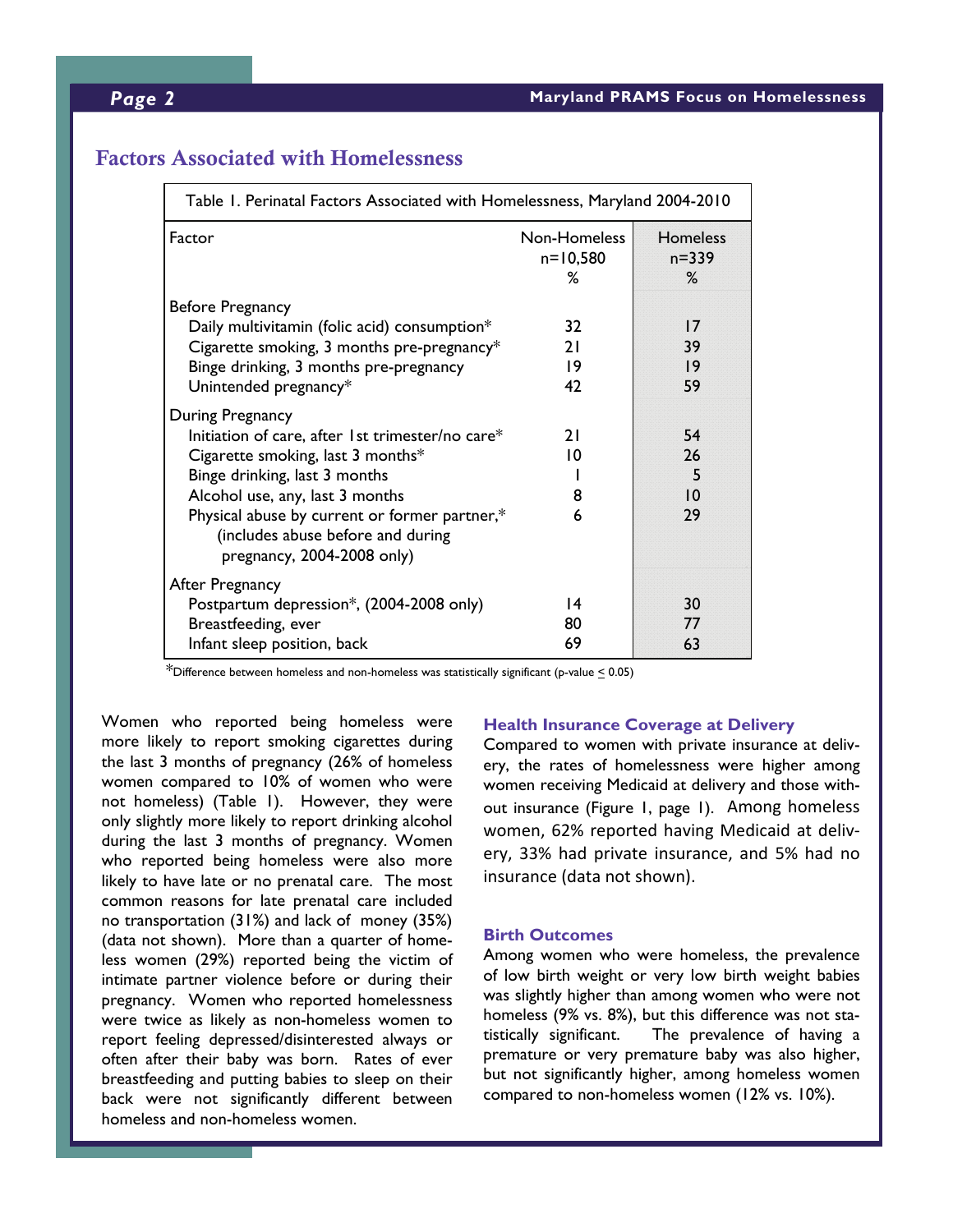#### **Maryland PRAMS Focus on Homelessness** *Page 3*

### **Stressors**

| Table 2. Prevalence of Homelessness by Stressors One Year Prior to<br>Delivery, Maryland 2004-2010 |                                   |                                  |  |
|----------------------------------------------------------------------------------------------------|-----------------------------------|----------------------------------|--|
| Factor                                                                                             | Non-Homeless<br>$n = 10,580$<br>℅ | <b>Homeless</b><br>n=339<br>$\%$ |  |
| Separation or divorce                                                                              | 7                                 | 31                               |  |
| Moved                                                                                              | 31                                | 67                               |  |
| Arguments, increased with partner                                                                  | 24                                | 49                               |  |
| Job loss, mother                                                                                   | 10                                | 40                               |  |
| Job loss, partner                                                                                  | 10                                | 30                               |  |
| Pregnancy unwanted by partner                                                                      | 9                                 | 28                               |  |
| Unpaid bills                                                                                       | 20                                | 54                               |  |
| Drugs, someone close had problem                                                                   | 10                                | 29                               |  |
| Jail time, self or partner                                                                         | 3                                 | 15                               |  |
| Physical fight                                                                                     | 4                                 | 23                               |  |

*"...I just had a baby a few months ago. I'm calling shelters and they are all full"* 

*"Homelessness is a real issue for women ."* 

For all factors, the difference between homeless and non-homeless was statistically significant (p-value  $\leq 0.05$ )

As shown in Table 2, women who reported being homeless were also more likely to report other stressors just before or during their pregnancy. Nearly a third of women who reported being homeless also reported going through a separation or divorce. Forty percent of mothers lost their job

# **Discussion**

Homelessness presents many challenges, particularly during pregnancy. Women in Maryland were more likely to report being homeless in the 12 months before their baby's birth if they were Hispanic, young, not married, or had less than a high school degree.

Homelessness is associated with several factors during pregnancy that can lead to poor outcomes for the mother and child. Women who experienced homelessness were more likely to smoke in the final 3 months of pregnancy and to initiate prenatal care after the first trimester or not at all.

and 30% had a partner who lost a job. Among women who reported homelessness, 15% reported that they or their partner had served jail time in the 12 months before the baby's birth. Nearly a quarter reported being in a physical fight just before or during pregnancy.

*"A lot of times the difficulty [homeless] women have is with the insurance … health care is not accessible enough [for homeless women].* 

Homeless women were less likely to *PRAMS Mothers* take daily vitamins and more likely to experience intimate partner violence. They were more likely to experience a range of stressors, including separation or divorce, job loss, having someone close to them with a drug problem and being in a physical fight. Homeless women were also more likely to experience postpartum depression.

It is important that services are provided that meet the varied needs of homeless women and make it easier for them to have a healthy pregnancy and a healthy baby.